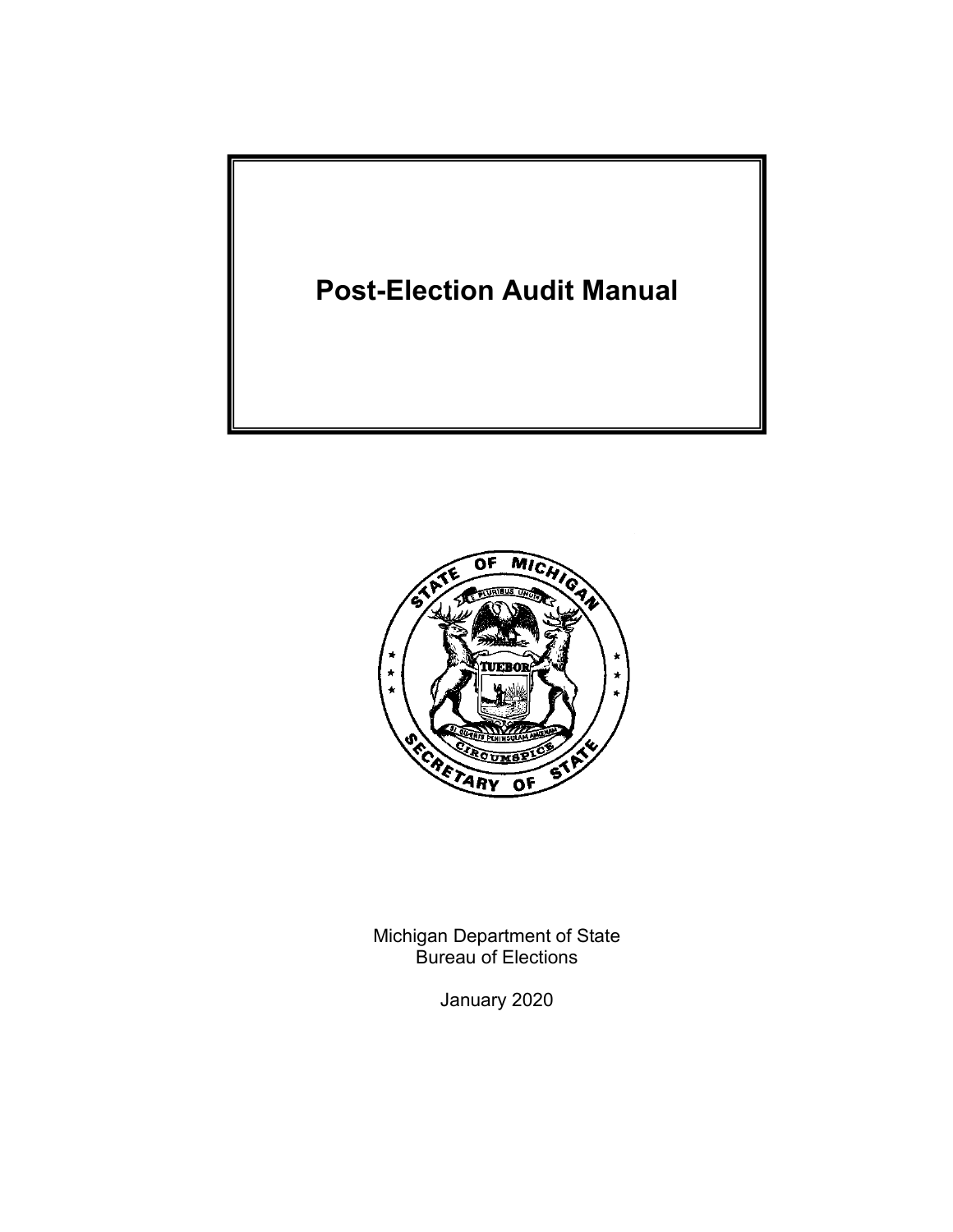### **Post-Election Audits Manual - Table of Contents**

This manual is designed to assist with the conduct of post-election audits.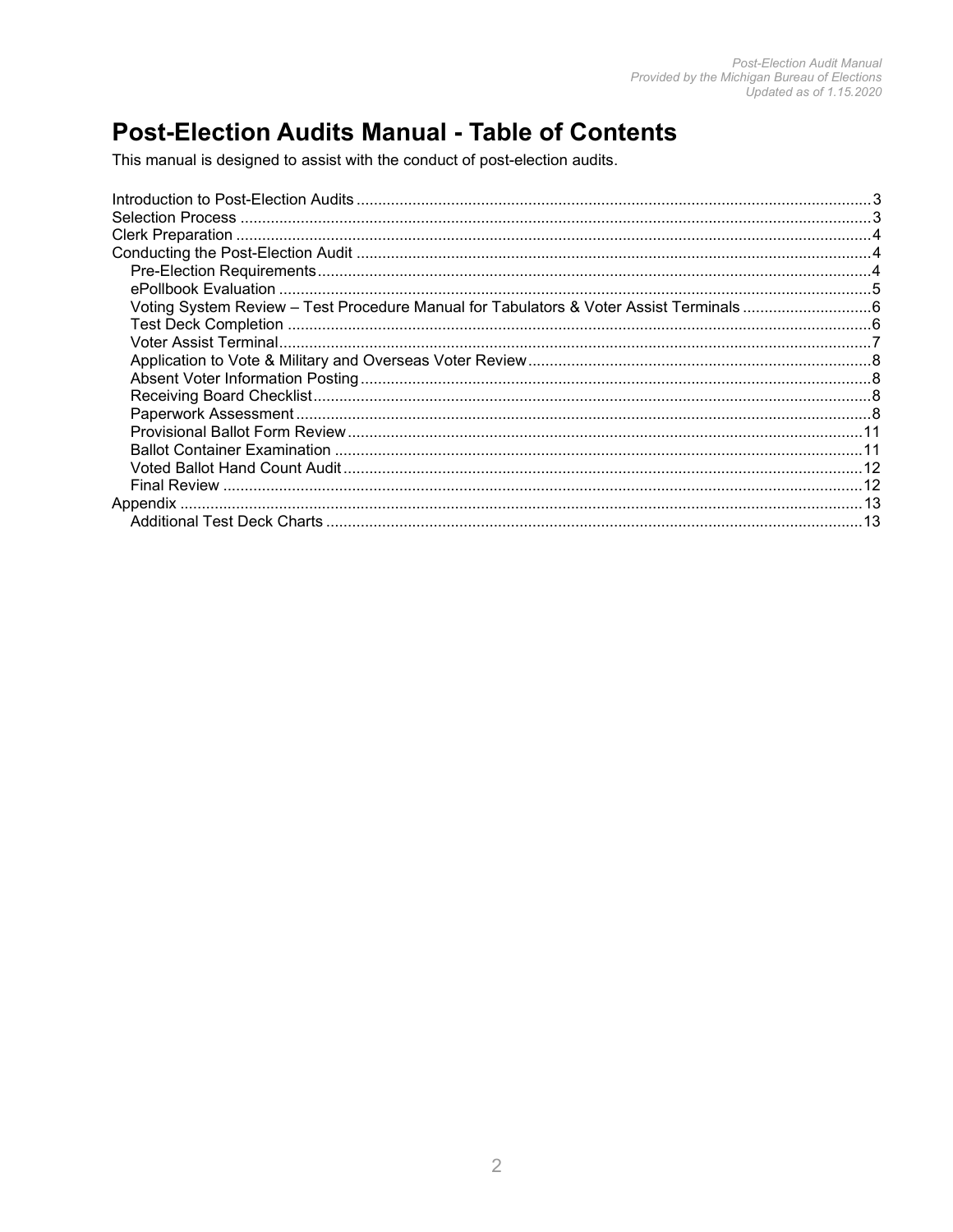## **Introduction to Post-Election Audits**

MCL 168.31a instructs the Secretary of State to develop an election audit program that details the documents to be inspected and the procedures used in preparation for and during an election. The post-election audit process will thoroughly review procedures performed before, during, and after the conduct of an election, including a review of voted ballots with a hand tally of select contests. The review of voted ballots will verify the equipment used to count votes worked properly and yielded the correct result. Information collected as part of the post-election audit process will be used as an educational tool for all levels of election administration. Assignments will be made in the eLearning Center to reinforce deficiencies found of the local and/or county clerks.

#### **Key Points**

*Audit Process*

Following the canvass of an election, counties and Bureau of Elections staff will conduct a thorough review of pre-election and election day documents to determine if procedures were properly followed according to state law and established procedure.

*Selection Process*

The Bureau of Elections will randomly select precincts and contests for counties following each election and may select additional precincts and contests to be audited at the state level.

*Focus of the Audit*

Election notices, election inspector appointments and training, ePollbook security, test deck procedures, military and overseas voter applications, and a review of the *Pollbook* and ballot containers used on election day will be the primary focus of the audit. In addition, an audit of the results of up to three contests in a General election and one contest in other elections on the ballot in each precinct will be conducted.

*Audit Findings*

Discrepancies and deficiencies found as a result of the post-election audit will be used as training points for the local clerk who is participating in the audit as well as aid in the determination of future training needs to be provided at both the county and state level. The audit of voted ballots will reinforce accuracy and security of the voting system.

#### **Important Considerations**

Those subject to a post-election audit should continue to maintain the security of their election day materials until the post-election audit has been conducted. The goal of the post-election audit process is to enhance election administrators' understanding of required elections procedures and practices and ensure the accuracy of the voting system and tabulation process.

### **Selection Process**

The Bureau of Elections will randomly select precincts and contests for county audits the day after an election. The Bureau of Elections may select additional precincts to be audited at the state level as well. Participants will be contacted by their County Clerk or the State depending on who is conducting the audit. The list of those being audited will also be announced in a News Update following the election.

Participants must maintain security on all of their election day materials until the post-election audit has been conducted. Further, the participants should ensure the ePollbook (EPB) and associated encrypted flash drive for the precinct selected are kept secure and data is *not* deleted until the audit is completed. (Note: Per the EPB user agreement, data must be deleted seven days post canvass; this deadline is extended for precincts involved in post-election audits.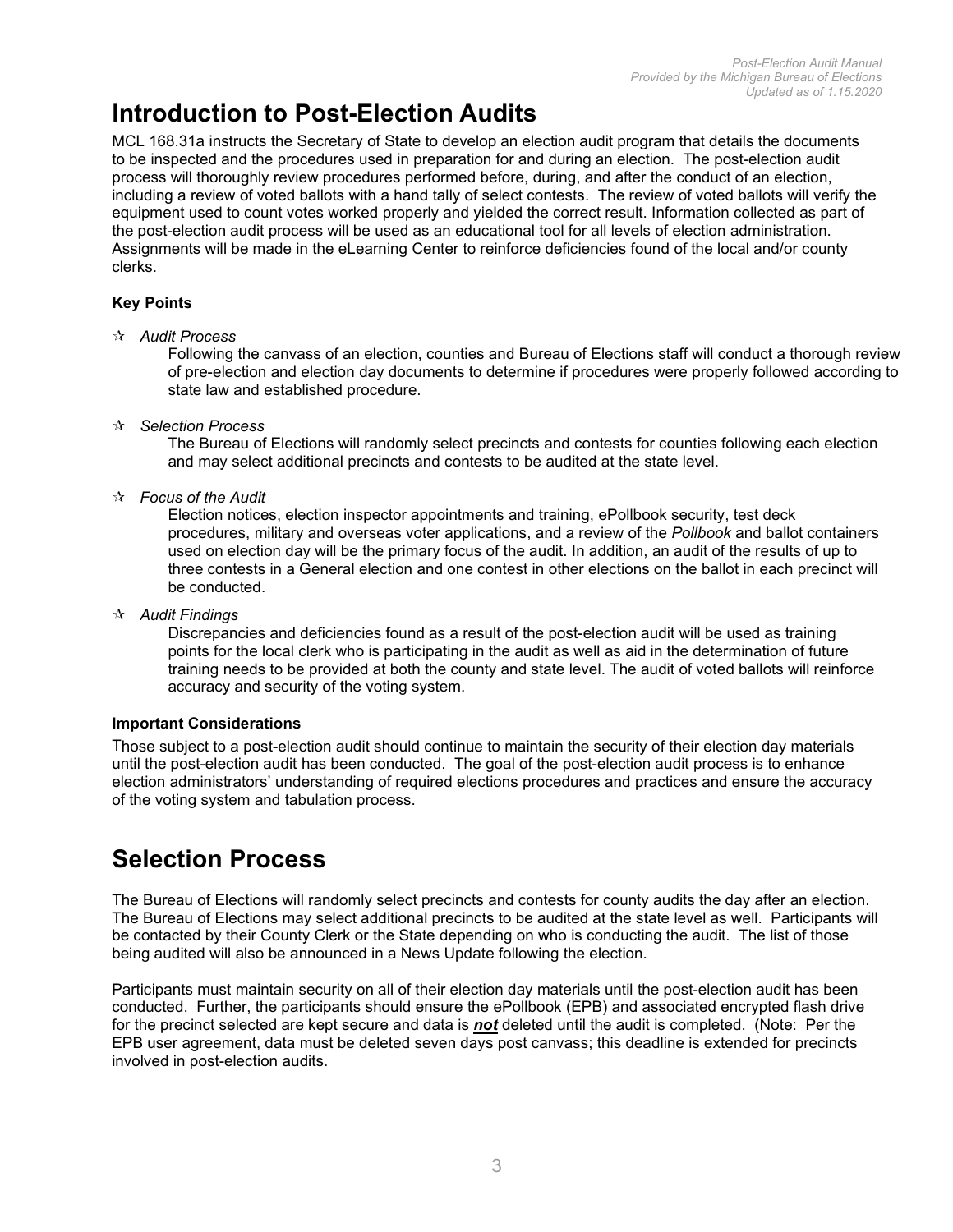### **Clerk Preparation**

County clerks conducting audits will coordinate the scheduling of the audit with the local jurisdiction. The audit should take place in a public location and when possible in a location agreeable to the local clerk. As a subject of the audit, the local clerk and county clerk must provide all materials needed to conduct the audit of the specified precinct **and** associated absent voter counting board.

|        | Materials needed to conduct a Post-Election Audit                                                                                                                              |
|--------|--------------------------------------------------------------------------------------------------------------------------------------------------------------------------------|
| $\Box$ | Noticer of Registration (Affidavit of Publication)                                                                                                                             |
| σ      | Election Notice (Affidavit of Publication)                                                                                                                                     |
| $\Box$ | Public Accuracy Test Notice (Affidavit of Publication)                                                                                                                         |
| $\Box$ | Election Commission's election inspector appointment record (minutes or signed resolution from<br>meeting)                                                                     |
| $\Box$ | Listing of appointed election inspectors                                                                                                                                       |
| $\Box$ | Election Inspector applications for all inspectors appointed                                                                                                                   |
| $\Box$ | Confirmation that election inspectors attended training (dated or signed certificate or sign in sheet)                                                                         |
| $\Box$ | Confirmation that election inspector appointments were sent to the major political parties (fax or<br>email verification or certified mail receipt) [partisan elections only]  |
| $\Box$ | ePollbook laptop used in the precinct and encrypted flash drive                                                                                                                |
| $\Box$ | Absent Voter Ballot Posting [partisan elections only]                                                                                                                          |
| $\Box$ | Sealed container that contains all testing materials; including:<br>Test deck<br>п.<br>Chart of pre-determined results<br>$\Box$<br>$\Box$<br>Tabulator zero and results tapes |
| $\Box$ | Tabulator Testing and Security Certification Form (may be sealed in the test container)                                                                                        |
| $\Box$ | Election Commission Certification - Public Accuracy Test (if applicable)                                                                                                       |
| ◘      | Voter Assist Terminal Preparation Checklist and Test Certification Form                                                                                                        |
| $\Box$ | Pollbook                                                                                                                                                                       |
| $\Box$ | Applications to Vote                                                                                                                                                           |
| $\Box$ | Affidavits of Voter Not in Possession of Picture Identification                                                                                                                |
| $\Box$ | AV apps for Military and Overseas Voters and confirmation of ballot sent (e.g., email or fax receipt,<br>proof of mailing if available)                                        |
| $\Box$ | Sealed ballot container with ballots                                                                                                                                           |
| ◘      | Program container certificate (if applicable)                                                                                                                                  |
| $\Box$ | <b>Provisional Ballot Forms</b>                                                                                                                                                |
| $\Box$ | Master card for any voter issued an Affidavit or Envelope ballot                                                                                                               |
| $\Box$ | <b>Final Canvass Report</b>                                                                                                                                                    |
| Ω      | Receiving Board Checklist                                                                                                                                                      |

### **Conducting the Post-Election Audit**

The post-election audit must be conducted *within 30 days of Canvass completion unless a recount has been ordered*. The post-election audit will require the inspection of election documents and the procedures used prior to the election and on election day. A comprehensive worksheet will be used to uniformly conduct the post-election audit for precincts throughout the state. Detailed instructions on the use of the worksheet follow. All discrepancies should be documented on the back side of the worksheet. *Note:*If the Board of Canvassers corrected any item reviewed during the conduct of the post-election audit at the Canvass, the information provided by the election inspectors should be used to answer the appropriate questions. Corrections made by the Board of Canvassers should be noted on the reverse side of the worksheet.

#### **Pre-Election Requirements**

#### *Public Notices*

Michigan Election Law requires a number of notices to be published in a local newspaper prior to an upcoming election. The newspaper should supply an Affidavit of Publication to the publisher to confirm publication. Review the following notices:

*Notice of Registration (MCL 168.498(3) – Ch. 16. Election Officials' Manual)*

• Publication date must be no later than 30 days before the election.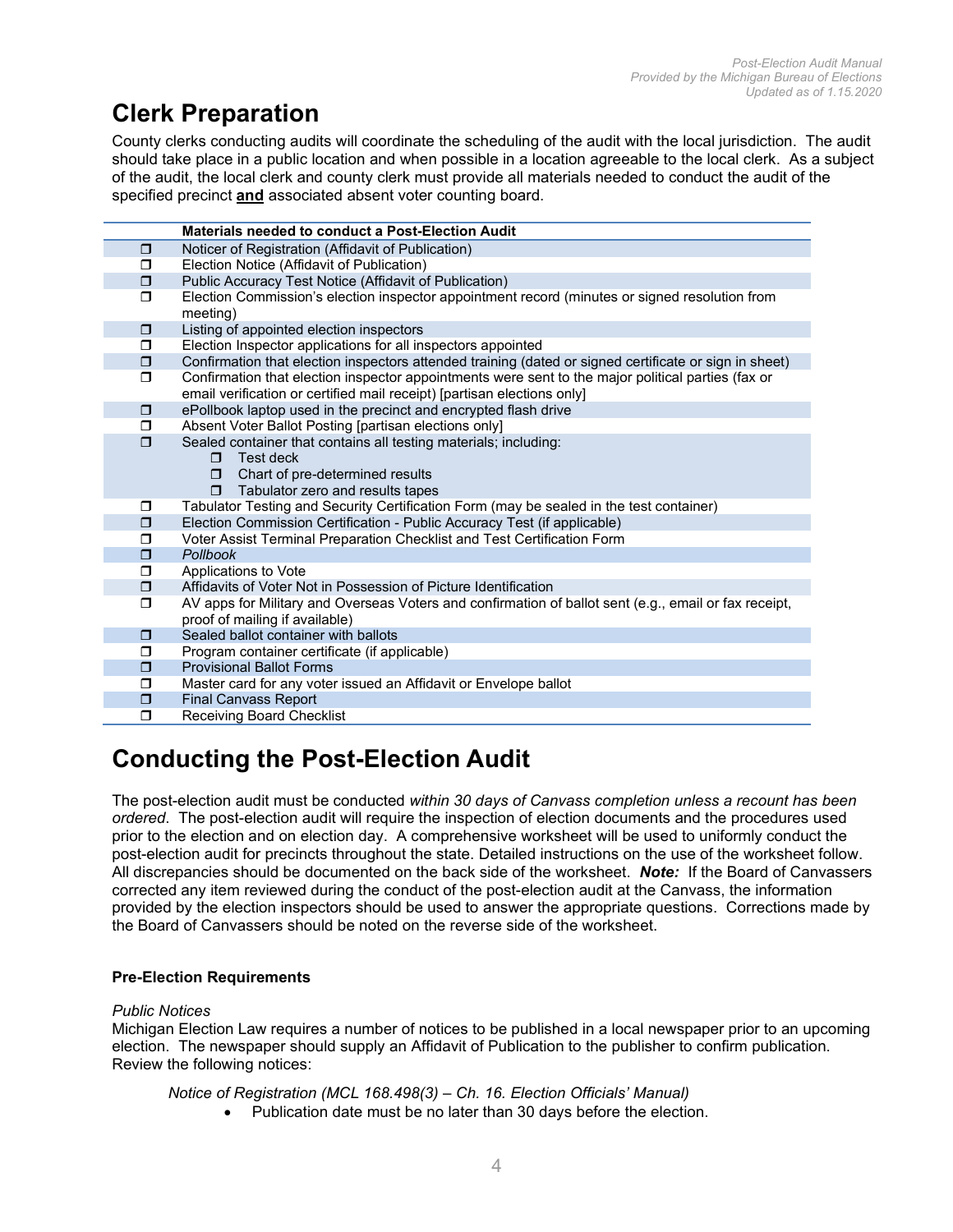• Must include: name of the jurisdiction, date of the election, listing of the offices to be elected/nominated, a brief description of ballot proposals and where to find the full text, locations where registrations will be accepted, and days and hours when an authorized person will be available to accept the registration.

#### *Notice of Election (MCL 168.653a – Ch. 16. Election Officials' Manual)*

- Publication date must be no later than the seventh calendar day before the election.
- Must include: date of the election and polling place hours, listing of the offices to be elected/nominated, a brief description of ballot proposals and where to find the full text, a listing of polling place locations, a statement regarding accessibility in the polling place, and if a millage increase is on the ballot, a tax rate limitation statement.

#### *Public Logic and Accuracy Test (MCL 168.798(1) Ch. 16 Election Officials' Manual)*

- Publication date must be at least 48 hours prior to the conduct of the test.
- Test date must be conducted no later than the fifth day prior to the election.
- Must include: date of the election, date, time, and location of the test and a statement regarding the purpose of the test.

When reviewing these items, place a checkmark in the *Yes* box when all of the above criteria are met. If a component is missing, place a checkmark in the *No* box and explain the discrepancy on the backside of the worksheet.

#### *Weekend Hours in QVF*

Using QVF, verify the eight hours the clerk's office is required to be open the Saturday and/or Sunday prior to the election was entered into the Clerk Contacts tab *(MCL 168.761b).*

#### *Election Inspectors – Ch. 13 Election Officials' Manual*

The Election Commission of each jurisdiction must appoint precinct and receiving board inspectors at least 21 days but not more than 40 days before each election *(MCL 168.674)*. Review Election Commission minutes and/or resolutions to ensure these appointments took place. Place a checkmark in the appropriate box to indicate if the Election Commission made the appointments. Ensure at least one Republican and one Democrat was appointed to the precinct.

Next, review the Election Inspector applications provided. Ensure there is an application for every inspector appointed *(MCL 168.677)*. Place a checkmark in the appropriate box to indicate if all applications are available. Then verify each election inspector attended a training class *(MCL 168.683)*. Place a checkmark in the appropriate box to indicate if proof was provided for each inspector appointed. Lastly, place a checkmark in the appropriate box to indicate if proof that the election inspector appointments were sent to the local major political parties if evaluating a partisan election *(MCL 168.674).*

#### **ePollbook Evaluation** *(if applicable)*

Certain security features must be employed in the ePollbook software and on the encrypted flash drive in order to maintain security of sensitive voter information *(Reference User Agreement and ePollbook User Manual)*. Using the laptop and flash drive used in the precinct on election day, evaluate the following:

- 1. Open the EPB software and verify the encryption password is a strong password and not QVFSecure08. *A strong password contains a combination of at least eight upper and lower case characters with at least one number or symbol.*
- 2. Login to the software using the ADMIN username. Click on Sys Admin and User Administration. Verify additional usernames were created. Check *Yes or No* next to "Unique User/Pwd" on the worksheet.
- 3. Plug the encrypted flash drive in and ensure the V-Safe100 software is listed or Bitlocker is installed (check the BL box and skip to step 4 if the latter). If V-Safe 100 was used, double click on V-Safe 100. If a password is requested, answer *Yes* to the

| <b>File Name</b>  | <b>File Type</b>  |
|-------------------|-------------------|
| EPB Back Up       | <b>ACCDB</b> file |
| EPB History       | CSV file          |
| rptBallot Summary | <b>PDF</b> file   |
| rptRemarks        | <b>PDF</b> file   |
| rptVoter List     | <b>PDF</b> file   |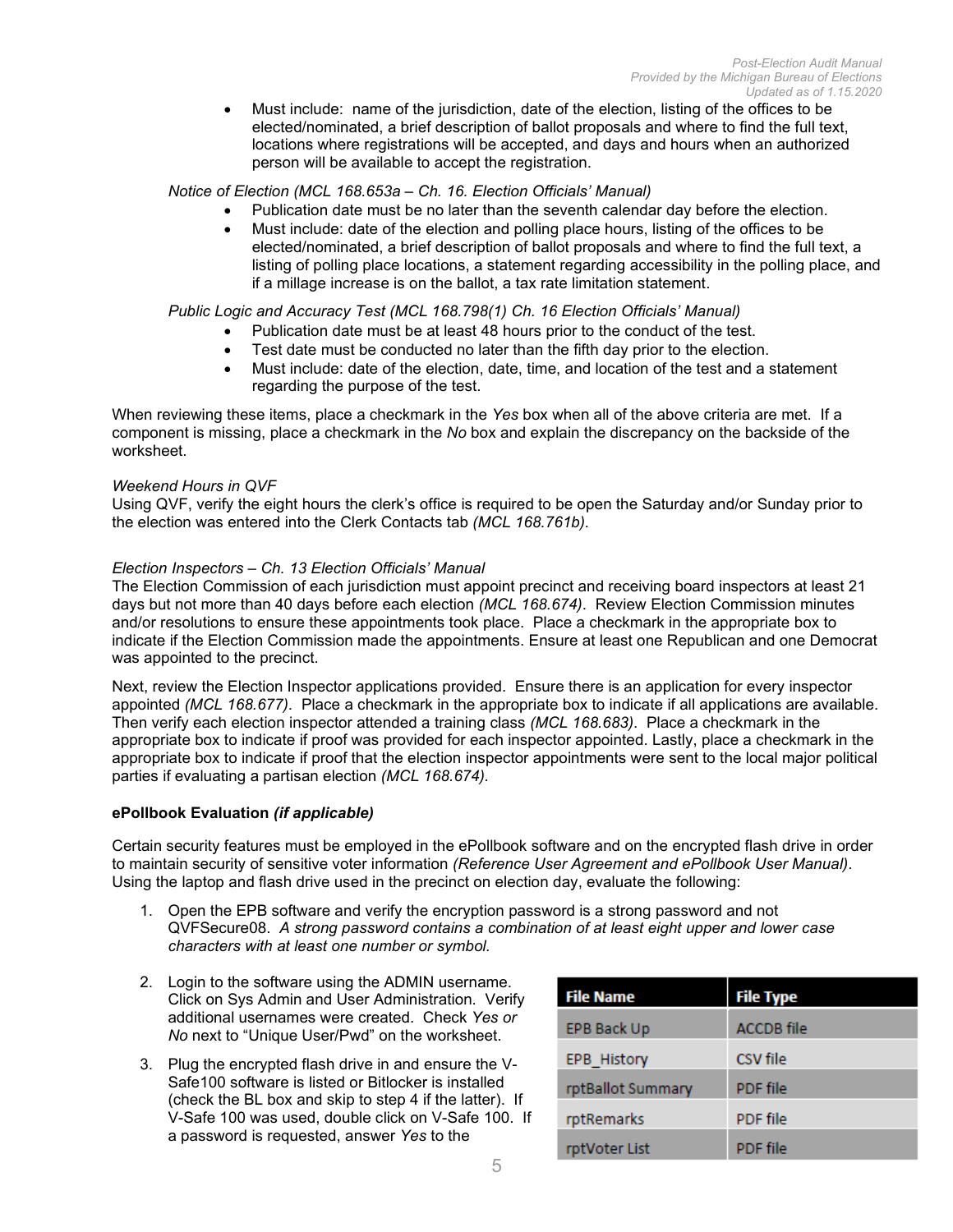"PrivacyZone Active" question on the worksheet. Otherwise answer *No.*

- 4. Request the Password from the local Clerk and enter into the V-Safe 100 or Bitlocker pop-up box. Verify the five files listed in the image to the right were saved. You may need to open a folder to verify. If all seven files are listed, mark *Yes* on the worksheet for "Docs Saved in PZ." If some of the files are listed but not all, indicate which files are missing on the back side of the worksheet.
- 5. Record the date the hostservice.zip file was modified.

#### **Voting System Review** *–* **Test Procedure Manual for Tabulators & Voter Assist Terminals**

A vital component to a successful election is the conduct of the preliminary and public Logic and Accuracy Testing prior to the election. All Logic and Accuracy Testing materials should have been placed under seal in an approved ballot container (separate from the precinct container) after testing was completed. Verify the container containing the testing material is sealed and indicate *Yes or No* on the worksheet. Verify that the seal number on the container is the seal number that was recorded on the *Tabulator Program Testing and Security Certification Form* (which may be sealed in the container) and record the answer on the worksheet.

A record of the tabulator serial number and the seal number must also be recorded on the *Tabulator Program Testing and Security Certification* form after the preliminary accuracy test. When performing this portion of the audit, verify that the *Tabulator Program Testing and Security Certification Form* lists the seal and serial number for the tabulator. Verify the seal and serial numbers listed on the *Tabulator Program Testing and Security Certification Form* match the seal and serial numbers listed in the corresponding precinct's Clerk's Preparation Certificate portion of the *Pollbook*. Place appropriate checkmarks on the worksheet to indicate whether these seals and serial numbers matched. If the jurisdiction used a vendor for testing and that same vendor programmed the memory cards, verify that the *Election Commission Certification* form was also completed and place a checkmark in the appropriate EC Addendum box. If the ballot marks were printed by a vendor using non-precinct ballot stock, ensure at least three ballots were hand marked and place a checkmark in the appropriate Pre-printed TD – HM box.

Next write the dates the Preliminary and Public Tests were conducted on the appropriate line of the worksheet. Public Tests should have been conducted at least five days prior to the election. Preliminary tests should be conducted as soon after receiving ballots as possible and well before the public test.

#### **Test Deck Completion**

Next review the Logic and Accuracy Testing "test deck" and chart of pre-determined results. There are initially thirteen ballot creation instructions required to be marked on to test ballots and then additional test ballots must be created to ensure the vote totals are different for each candidate in a race. Place a checkmark in the appropriately numbered box on the checkbox to indicate proper completion of each test ballot. *(MCL 168.798(1), R 168.773 and R 168.776).* See Appendix for other election type charts.

|              | Instruction   Pre-determined result - General Election                                                                                                                                                                                                                                                                                                                                                                                                                                                                                                                                                                   |
|--------------|--------------------------------------------------------------------------------------------------------------------------------------------------------------------------------------------------------------------------------------------------------------------------------------------------------------------------------------------------------------------------------------------------------------------------------------------------------------------------------------------------------------------------------------------------------------------------------------------------------------------------|
|              | All positions on the ballot voted.                                                                                                                                                                                                                                                                                                                                                                                                                                                                                                                                                                                       |
|              | All unused positions on the ballot voted.                                                                                                                                                                                                                                                                                                                                                                                                                                                                                                                                                                                |
| 3            | A blank ballot.                                                                                                                                                                                                                                                                                                                                                                                                                                                                                                                                                                                                          |
| 4            | One straight party vote cast (no other partisan votes).                                                                                                                                                                                                                                                                                                                                                                                                                                                                                                                                                                  |
| 5            | Two straight party votes cast resulting in an overvote (no other partisan votes).                                                                                                                                                                                                                                                                                                                                                                                                                                                                                                                                        |
| 6            | In a different office for each instruction:<br>(a) One straight party vote, plus:<br>(b) In a "vote for 1" partisan office, 1 vote for 1 candidate of the same party used in (a)<br>(c) In a "vote for 1" partisan office, 1 vote for 1 candidate of a different party than used in (a)<br>(d) In a "vote for 2" partisan office, 1 vote for 2 candidates, each from different parties<br>(e) No votes in a partisan office where a candidate appears under the party selected in (a)<br>(f) A vote for 1 write-in candidate in either a partisan or non-partisan office<br>(g) Non-partisan offices and proposals voted |
| 7 (Ballot 1) | No straight party vote and votes correctly voted in the partisan section with overvotes in the non-<br>partisan and proposal sections                                                                                                                                                                                                                                                                                                                                                                                                                                                                                    |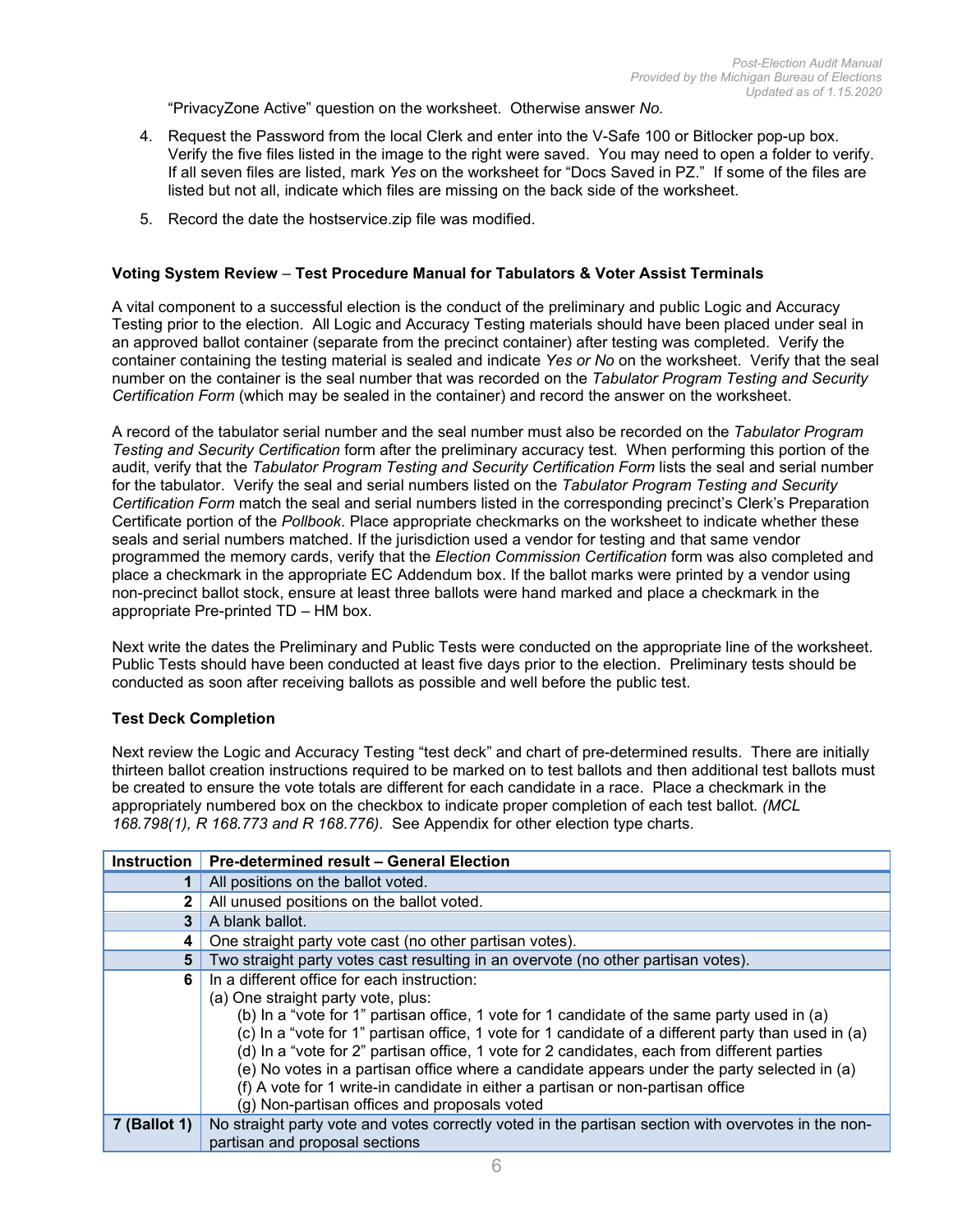| $\overline{7}$ (Ballot 2) | No straight party vote and votes correctly voted in the non-partisan section with overvotes in the                                                                |
|---------------------------|-------------------------------------------------------------------------------------------------------------------------------------------------------------------|
|                           | partisan and proposal sections                                                                                                                                    |
| 7 (Ballot 3)              | No straight party vote and votes correctly in the proposal section with overvotes in the partisan                                                                 |
|                           | and non-partisan sections                                                                                                                                         |
| 8                         | In a different office for each instruction:                                                                                                                       |
|                           | (a) Two straight party votes cast                                                                                                                                 |
|                           | (b) In two "vote for 1" offices, 1 vote for 1 candidate listed under the first party selected in (a)                                                              |
|                           | and a vote for 1 candidate listed under second party selected in (a)                                                                                              |
|                           | (c) In two "vote for 1" offices, 1 vote for 1 candidate of the first party selected                                                                               |
|                           | (d) In a "vote for 1" office, 1 vote for 1 candidate of the second party selected                                                                                 |
|                           | *Additional ballots may be required to complete (c) and (d).                                                                                                      |
| 9                         | In a different office for each instruction:                                                                                                                       |
|                           | (a) One straight party vote where 2 candidates of that party are in a "vote for 2" partisan race                                                                  |
|                           | (b) In the first "vote for 2" office, where there are 2 candidates from the party used in (a), 2                                                                  |
|                           | votes for candidates of a different party than used in (a)                                                                                                        |
|                           | (c) In a second "vote for 2" office, where there are 2 candidates from the party used in (a), 2<br>votes for candidates of two different parties than used in (a) |
|                           | *if a ballot contains a "vote for 3" office and there are 3 candidates from that party running, an                                                                |
|                           | additional test ballot must be included following this same instruction but subbing 3 for 2.                                                                      |
| 10                        | In a different office for each instruction:                                                                                                                       |
|                           | (a) One straight party vote where 2 candidates of that party are in a "vote for 2" partisan race                                                                  |
|                           | (b) In the first "vote for 2" office, where there are 2 candidates from the party used in (a), 1                                                                  |
|                           | vote for a candidate of a different party than used in (a)                                                                                                        |
|                           | (c) In a second "vote for 2" office, where there are 2 candidates from the party used in (a), 1                                                                   |
|                           | vote for a candidate of the party used in (a) and 1 vote for a candidate of a different party                                                                     |
|                           | (d) In a third "vote for 2" office, where there are 2 candidates from the same party used in                                                                      |
|                           | (a), 1 vote for a candidate of the same party used in (a)                                                                                                         |
|                           | *Additional ballots may be required to complete this test                                                                                                         |
| 11                        | (a) One straight party vote where only 1 candidate of the same party is in a "vote for 2"                                                                         |
|                           | partisan race                                                                                                                                                     |
|                           | (b) In a second "vote for 2" office, where there is only 1 candidate from the party used in (a),                                                                  |
|                           | 1 vote for a candidate of a different party than used in (a)                                                                                                      |
|                           | *Additional ballots may be required to complete this test                                                                                                         |
| 12                        | One straight party vote and individual votes for each candidate in that same party. Repeat for                                                                    |
|                           | each party.                                                                                                                                                       |
| 13                        | A ballot voted from a different precinct (if applicable).                                                                                                         |
| <b>Dif. Totals</b>        | Additional ballots voted to ensure at least 2 straight party votes have been cast for each party and                                                              |
|                           | a different total number of valid votes are cast for each party in the straight party section, each                                                               |
|                           | candidate within an office, and for and against each proposal.                                                                                                    |

Once each ballot and the chart of pre-determined results have been reviewed, compare the chart of predetermined results with the tabulator tape. Check *Yes or No* on the worksheet provided to indicate whether the results from the chart of pre-determined results matched the tabulator tape or not. Lastly, indicate on the worksheet whether or not a zero tape for the test was provided.

#### **Voter Assist Terminal**

- 1. Review the *Voter Assist Terminal Preparation Checklist and Test Certification Form* and verify it was properly completed.
- 2. Locate the VAT Test Deck to verify the VAT was tested before the Election.
- 3. Locate the blank "test" ballot used to test the VAT on Election Day (if any).
- 4. Count the number of voters that used the VAT by:
	- a. Reviewing the precinct list for an alternate ballot number (if stubbed stock was used); or by
	- b. Opening the VAT envelope used to invalidate precinct ballots (if regular ballot numbers were used); or by
	- c. Counting the number of VAT ballots found in the ballot container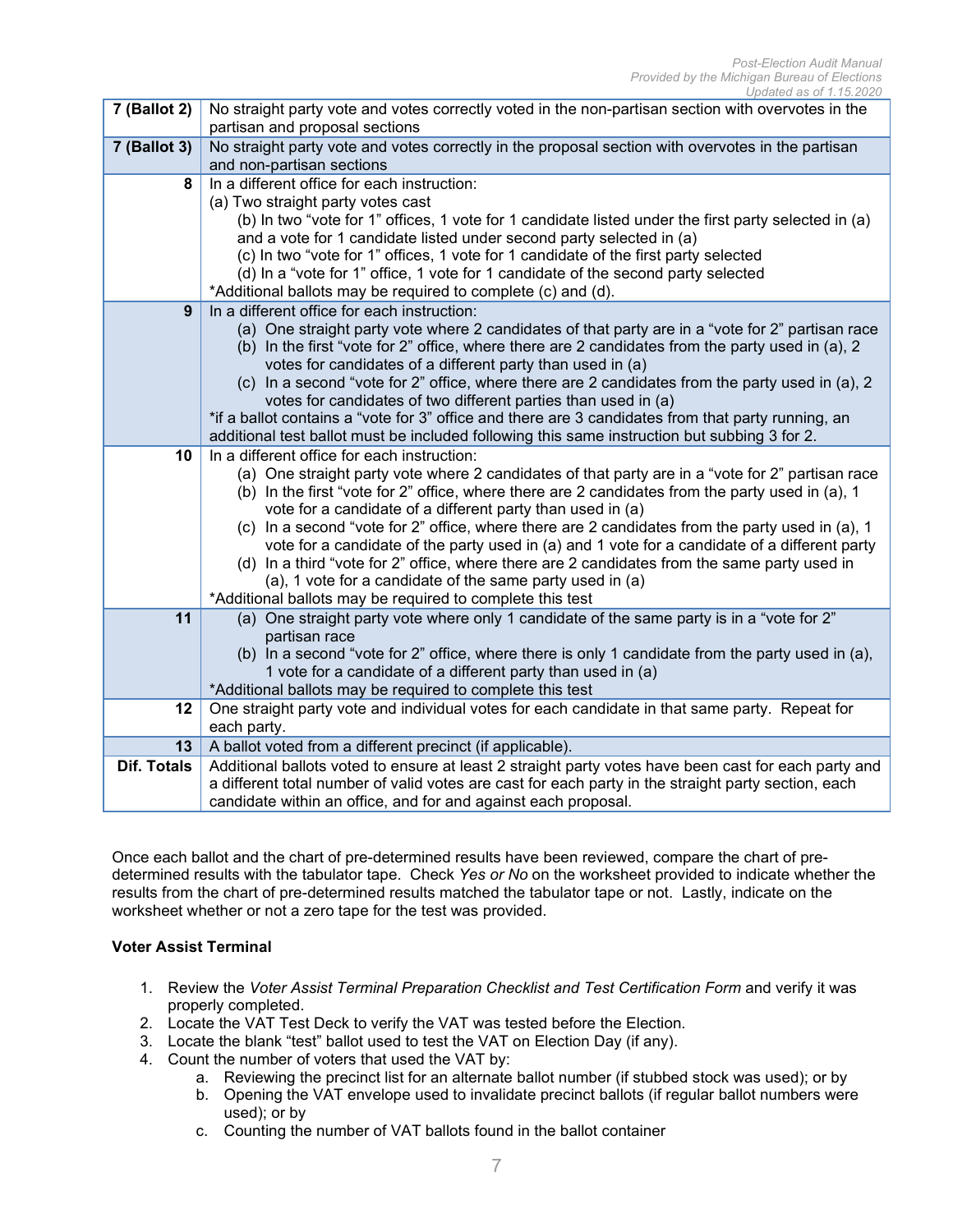#### **Application to Vote & Military and Overseas Voter Review**

Review the *Applications to Vote*. Physically count the *Applications to Vote* and determine if there is the same number of *Applications to Vote* as voters in the *Pollbook*. Next, spot check the *Applications to Vote* to ensure they were properly completed by voters and election inspectors. Check *Yes or No* on the worksheet provided to indicate the answers to these questions.

Record the number of *Affidavits of Voter Not in Possession of Picture Identification* completed*.*

If absentee ballots were processed in the precinct, use the *AV Applications to Vote* to determine whether the precinct processed any Military or Overseas voters. Then review the applications to ensure those ballots were sent within 24 hours of receipt of the application or if the application was received more than 45 days prior to the election the ballot was sent by the  $45<sup>th</sup>$  day prior to the election (e.g., email or fax receipt, proof of mailing if available). Answer the appropriate questions on the worksheet and note any discrepancies on the backside of the worksheet. **NOTE**: In a precinct with no or minimal military and overseas absentee ballots, the local Clerk should bring all military and overseas absent voter ballot applications for the jurisdiction. Conduct a thorough review of those applications using the guidelines above. *(MCL 168.759a and Military and Overseas Voter for Election Administrators Manual)*

#### **Absent Voter Information Posting**

If auditing an election with a state or federal office, review the absent voter information posting required to be posted before and on election day. Prior to 8 a.m. on election day the number of AV ballots distributed to absent voters, the number of absent voter ballots returned, and the number of absent voter ballots being delivered must be recorded and posted. Before 9 p.m. the number of absent voter ballots issued to same day registrants on election day, returned on election day, number of absent voter ballots returned and delivered for processing on election day and the grand totals for each must be recorded and posted. Finally, once all returns are complete, the total number of absent voter ballots returned by voters and the total number processed should be recorded and posted. Indicate completion on the worksheet. *(MCL 168.765(5) and Ch. 6 Election Officials' Manual).*

#### *Receiving Board Checklist*

Verify the completion of a Receiving Board checklist on election day. Indicate completion of the worksheet. *(MCL 168.679a and Receiving Board Guide)*

#### **Paperwork Assessment**

Finally, review the remaining components of the *Pollbook*. The following images are examples of properly completed *Pollbooks*. Please note, there are many styles of *Pollbooks* in use throughout the state and the layout may be different from what is displayed below.

#### *Pollbook*

Items 1-4 are generally found on the front and inside cover of the *Pollbook*.

| <b>Tabulator Serial No.</b>                                                                       | 12345                                                                                           |                                            | <b>Tabulator Seal No.</b>            | 34567                                                                                                                                                                                                                                                             |
|---------------------------------------------------------------------------------------------------|-------------------------------------------------------------------------------------------------|--------------------------------------------|--------------------------------------|-------------------------------------------------------------------------------------------------------------------------------------------------------------------------------------------------------------------------------------------------------------------|
| AutoMARK Serial No.                                                                               | 23456                                                                                           |                                            | <b>AutoMARK Seal No.</b>             | 45678                                                                                                                                                                                                                                                             |
| bearing the seal numbers recorded above.                                                          |                                                                                                 |                                            |                                      | I certify that the above tabulator and AutoMARK have been properly prepared and tested for this election in accordance with<br>law, and that at the completion of the tests, the programs were inserted into the tabulator and AutoMARK and sealed with seals     |
| #                                                                                                 | Sianature<br>x                                                                                  |                                            |                                      | Date before election                                                                                                                                                                                                                                              |
| Ward/Precinct No.                                                                                 |                                                                                                 | Signature of Clerk or Authorized Assistant |                                      | Date                                                                                                                                                                                                                                                              |
|                                                                                                   | <b>ELECTION INSPECTORS' PREPARATION CERTIFICATE</b>                                             |                                            |                                      |                                                                                                                                                                                                                                                                   |
|                                                                                                   | WE CERTIFY BY SIGNING BELOW THAT THE FOLLOWING WAS COMPLETED PRIOR TO THE OPENING OF THE POLLS: |                                            |                                      |                                                                                                                                                                                                                                                                   |
|                                                                                                   | The oath of office was administered to and signed by all election inspectors present.           |                                            |                                      |                                                                                                                                                                                                                                                                   |
|                                                                                                   | same as the serial and seal numbers recorded on the Clerk's Preparation Certificate above.      |                                            |                                      | Verified that the serial number of the tabulator and AutoMARK and the seals used to seal the tabulator and AutoMARK were the                                                                                                                                      |
|                                                                                                   |                                                                                                 |                                            |                                      | All preparation tests of the tabulator and AutoMARK were completed and the equipment was found to be in proper working order.                                                                                                                                     |
|                                                                                                   | instruction ballot, tabulator zero tape and AutoMARK test ballot.                               |                                            |                                      | The ballot was verified by comparing each candidate's name and the placement of any propositions on the ballot with the precinct                                                                                                                                  |
|                                                                                                   | <b>OATHS OF CHAIRPERSON AND ELECTION INSPECTORS</b>                                             |                                            |                                      |                                                                                                                                                                                                                                                                   |
|                                                                                                   |                                                                                                 |                                            |                                      |                                                                                                                                                                                                                                                                   |
|                                                                                                   |                                                                                                 |                                            |                                      |                                                                                                                                                                                                                                                                   |
| <b>STATE OF MICHIGAN.</b><br>$X_{\text{day of}}$ Month 20 XX according to the best of my ability. | <b>SS</b>                                                                                       |                                            |                                      | I Do Solemnly Swear (or affirm) that I will support the Constitution of the United States and the Constitution of this State,<br>and that I will faithfully discharge the duties of the Office of Precinct Board Chairperson at the Election held on Tuesday, the |
| COUNTY OF County                                                                                  | Taken, subscribed and sworn to before me this                                                   |                                            |                                      |                                                                                                                                                                                                                                                                   |
|                                                                                                   | X day of <b>Month</b> 20 XX                                                                     |                                            | X Chairperson Signature<br>Signature |                                                                                                                                                                                                                                                                   |
|                                                                                                   |                                                                                                 |                                            |                                      | <b>Signature of Person Administering Oath</b>                                                                                                                                                                                                                     |
| <b>STATE OF MICHIGAN.</b>                                                                         |                                                                                                 |                                            |                                      |                                                                                                                                                                                                                                                                   |
| <b>County</b><br>COUNTY OF                                                                        | <b>SS</b>                                                                                       |                                            |                                      |                                                                                                                                                                                                                                                                   |
|                                                                                                   |                                                                                                 |                                            |                                      | I Do Solemnly Swear (or affirm) that I will support the Constitution of the United States and the Constitution of this State,                                                                                                                                     |
| <b>X</b> day of <b>Month</b>                                                                      |                                                                                                 |                                            |                                      | and that I will faithfully discharge the duties of the Office of Inspector of Elections at the Election held on Tuesday, the                                                                                                                                      |
|                                                                                                   | 20 XX according to the best of my ability.                                                      |                                            |                                      |                                                                                                                                                                                                                                                                   |
|                                                                                                   | Signatures of Persons Taking Oath and Certifying Preparation Certificate                        |                                            |                                      |                                                                                                                                                                                                                                                                   |
| gaature                                                                                           |                                                                                                 | x                                          | Signature                            |                                                                                                                                                                                                                                                                   |
|                                                                                                   |                                                                                                 | x                                          |                                      |                                                                                                                                                                                                                                                                   |
|                                                                                                   |                                                                                                 | x                                          |                                      |                                                                                                                                                                                                                                                                   |
| Signature<br>Signature<br>Signature                                                               |                                                                                                 |                                            |                                      |                                                                                                                                                                                                                                                                   |
|                                                                                                   |                                                                                                 | x                                          |                                      |                                                                                                                                                                                                                                                                   |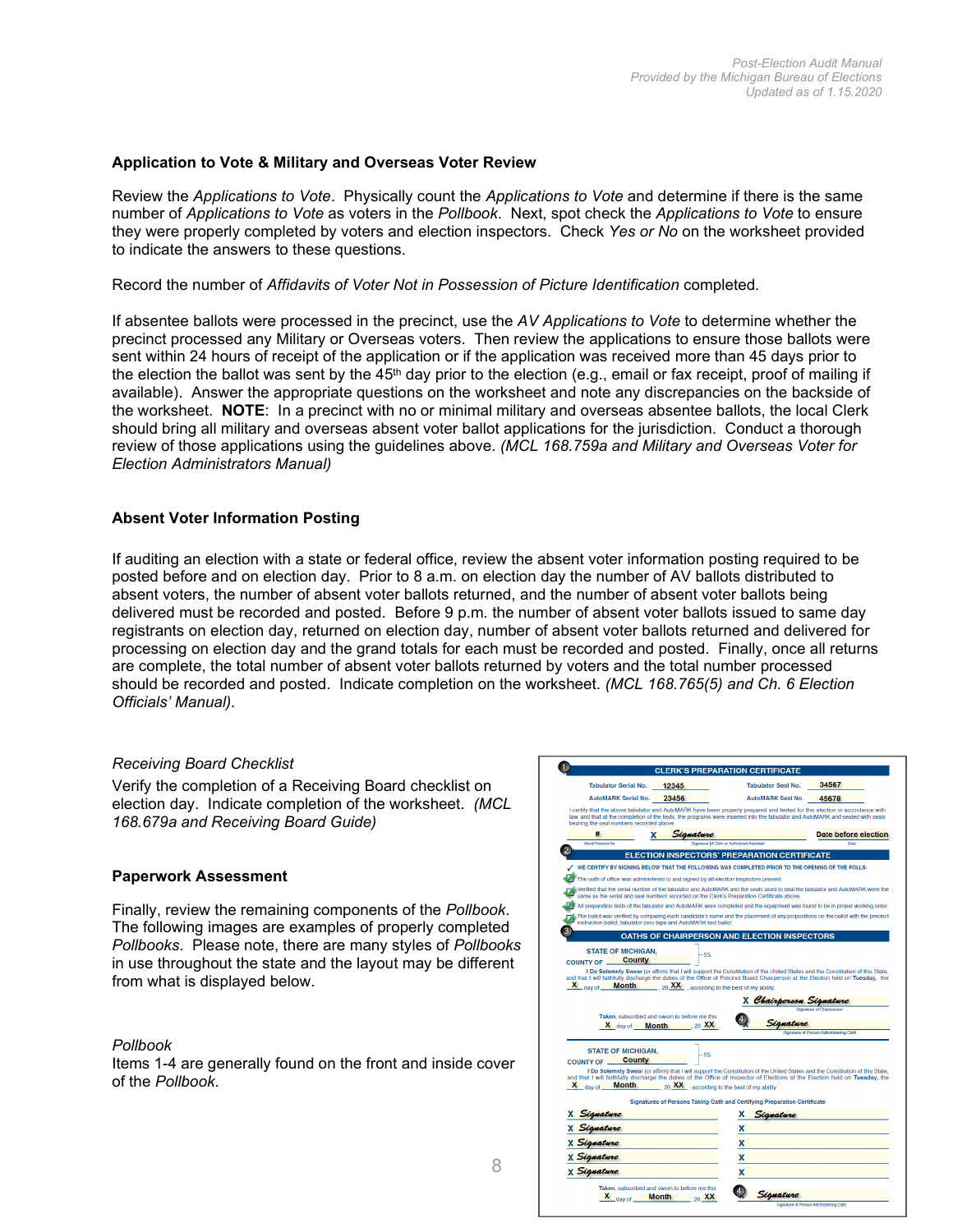- 1. Review the Clerk's Preparation Certificate. A completed Clerk's Preparation Certificate includes serial and seal numbers for both the tabulator and the Voter Assist Terminal. In addition, a signature and date prior to the election should be included.
- 2. Ensure all checkboxes are completed in the Election Inspectors' Preparation Certificate and that the inspectors signed. Many *Pollbooks* combine the signatures with step 3.
- 3. Ensure all inspectors (including the chairperson) subscribed to the Constitutional Oath of Office.
- 4. Ensure the oath administrator signed in the appropriate location(s).
- 5. Compare the signatures of the election inspectors with the Election Commission appointments to ensure all that signed the oath were appointed.
- 6. If applicable, ensure the write-in portion of the *Pollbook* was completed. Votes should be properly totaled after the tally marks.

|                  | <b>WRITE-INS ONLY</b>                               | <b>OPTICAL SCAN</b> |     |                              |                |  |  |  | <b>STATEMENT OF VOTES</b> |
|------------------|-----------------------------------------------------|---------------------|-----|------------------------------|----------------|--|--|--|---------------------------|
| Precinct #       | Name of City, Township, Village or School District: | Асме                |     |                              |                |  |  |  | Date of Election: 11/7/07 |
| CANDIDATE'S NAME | OFFICE                                              | PARTY               |     |                              | TALLY OF VOTES |  |  |  | <b>TOTAL</b><br>WRITE-IN  |
|                  |                                                     |                     |     | 5 10 15 20 25 30 35 40 45 50 |                |  |  |  |                           |
| William Smith    | Township Clerk                                      | Republican HAMHI    |     |                              |                |  |  |  | 12                        |
| W. Smith         | Township Clerk                                      | Republican          |     |                              |                |  |  |  | 2                         |
| Bill Smith       | Clerk<br>Township                                   | Republican          |     | <b>DAK DAK DAH-YAK</b>       |                |  |  |  | 2.                        |
| Jones<br>Tudith. | Clerk<br>Township                                   | Democrat            | 哪   |                              |                |  |  |  |                           |
| :Tudu :ToneS     | Township Clerk                                      | Democrat            |     |                              |                |  |  |  | 3                         |
| Judvith Jones    | Clerk<br>Town Chio                                  | Democrat            |     |                              |                |  |  |  |                           |
| Judy Johns       | Township<br>Clerk                                   | bemocrat            |     |                              |                |  |  |  |                           |
| Tim Taulor       | <b>State Reg-33rd</b>                               | Republican          | 7XK |                              |                |  |  |  |                           |
| Jimmu Taulor     | State Rep-33rd Dis                                  | Republican III      |     |                              |                |  |  |  | 2                         |
|                  |                                                     |                     |     |                              |                |  |  |  |                           |



- 7. Ensure the tabulator tape/statement of votes (should be affixed to the Statement of Votes signature page in the back of *Pollbook*) was signed by all election inspectors.
- 8. Ensure the number of ballots tabulated on the totals tape matches the number of voters listed in the *Pollbook*.

9

|    |                                      |                                                  |                                                      | <b>NUMBER OF BALLOTS DELIVERED TO PRECINCT:</b>                                |     |
|----|--------------------------------------|--------------------------------------------------|------------------------------------------------------|--------------------------------------------------------------------------------|-----|
|    |                                      |                                                  | A. Number of official ballots delivered to precind:  |                                                                                |     |
|    | <b>Ballot Style</b><br>[None]        | <b>Starting No. Ending No.</b><br>00000001       | 00000200                                             | Count<br>200                                                                   |     |
|    |                                      |                                                  |                                                      | 200                                                                            |     |
|    |                                      |                                                  |                                                      | B. Number of absent voter return envelopes recrived by board:                  | 2   |
|    |                                      |                                                  | C. Total of lines A and B (Must match Line K below): |                                                                                | 202 |
|    |                                      |                                                  | <b>NUMBER OF BALLOTS AT CLOSE OF PDLLS:</b>          |                                                                                |     |
|    |                                      | D. Number of ballots tabulated:                  |                                                      |                                                                                | 15  |
|    |                                      |                                                  | ballot or were not processed for any reason:         | E. Number of AV ballot envelopes delivered to piecinct which did not contair   | n   |
|    |                                      | place (spoiled or defective ballots):            |                                                      | F. Number of ballots reissued to voters who spriled their ballot at the pollin | 2   |
|    |                                      | G. Number of ballots rejected:                   |                                                      |                                                                                | o   |
|    |                                      |                                                  |                                                      | H. Number of ballots used by election inspectors for ballot duplications:      | o   |
|    |                                      |                                                  |                                                      |                                                                                | 1   |
|    |                                      | Number of PROVISIONAL "envelope" ballots issued: |                                                      |                                                                                |     |
|    |                                      |                                                  | J. Number of UNUSED BALLOTS (excess ballos):         |                                                                                |     |
|    | <b>Ballot Style</b><br><b>INonel</b> | Starting No. Ending No.<br>00000017              | 00000200                                             | Count<br>184                                                                   |     |
| I. |                                      |                                                  |                                                      | 184                                                                            |     |

9. Ensure the Ballot Summary (found in the *Pollbook*) is completed, balanced, and totals are accurate. The **Difference** should always be zero. If there is a valid discrepancy, was it remarked? If so, check the Remark box.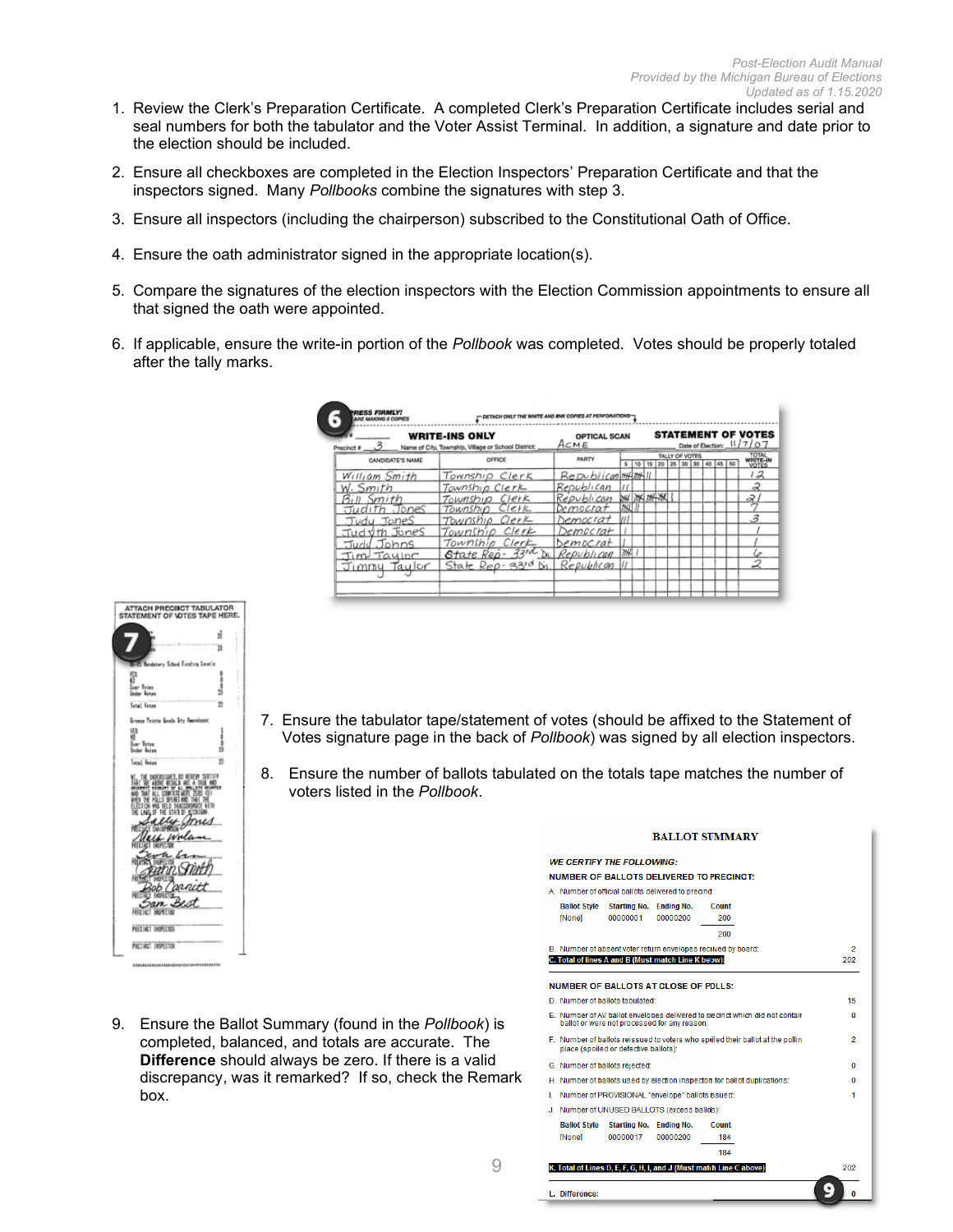Items 10-13 are usually found on the last page or two in the *Pollbook*.

- 10. Ensure all checkboxes are completed in the Election Inspectors' Completion Certificate and that the inspectors signed.
- 11. Ensure the ballot container seal number is properly recorded. Most containers only require one seal.
- 12. Ensure the program container seal number is properly recorded (if applicable).
- 13. Ensure one inspector of each major political party signed the seal certification.

|             | <b>JURISDICTION:</b> | <b>Jurisdiction</b>                                                                                                                                                                                      | <b>WARD/PRECINCT:</b> | #               | <b>DATE OF ELECTION:</b>     | <b>Election Date</b>                                                                                                                                                                                                                                          |
|-------------|----------------------|----------------------------------------------------------------------------------------------------------------------------------------------------------------------------------------------------------|-----------------------|-----------------|------------------------------|---------------------------------------------------------------------------------------------------------------------------------------------------------------------------------------------------------------------------------------------------------------|
|             |                      | <b><i>NE CERTIFY THE FOLLOWING:</i></b>                                                                                                                                                                  |                       |                 |                              |                                                                                                                                                                                                                                                               |
|             |                      | AT THE CLOSE OF THE POLLS (Except as noted on the Remarks Page of this Poll Book)                                                                                                                        |                       |                 |                              |                                                                                                                                                                                                                                                               |
|             |                      | The number of voters according to this Poll Book is (Include absent voter ballots if processed in<br>precinct and the number of voters in addendum poll book(s)(if any). Record on cover of poll book.): |                       |                 |                              | ###                                                                                                                                                                                                                                                           |
|             |                      |                                                                                                                                                                                                          |                       |                 |                              | ###                                                                                                                                                                                                                                                           |
|             | Poll Book.           |                                                                                                                                                                                                          |                       |                 |                              | Verified that the number of ballots tabulated equals the number of voters according to this Poll Book and that no discrepancies<br>exist between the Poll Book and Applications to Vote. If they do not agree, make a notation in the Remarks Section of this |
|             |                      | Listed the challenged voters, if any, in this Poll Book and properly identified the challenged ballots.                                                                                                  |                       |                 |                              |                                                                                                                                                                                                                                                               |
|             |                      | Verified that all valid absent voter ballots have been tabulated (if absent voter ballots processed in precinct).                                                                                        |                       |                 |                              |                                                                                                                                                                                                                                                               |
|             |                      | Verified that any ballots requiring duplication have been accurately duplicated and tabulated.                                                                                                           |                       |                 |                              |                                                                                                                                                                                                                                                               |
|             |                      |                                                                                                                                                                                                          |                       |                 |                              | Verified that all valid write-in votes have been tallied and the totals recorded to the Statements of Votes in this Poll Book.                                                                                                                                |
|             | security envelopes.  |                                                                                                                                                                                                          |                       |                 |                              | Verified that all provisional "envelope" ballots issued, if any were properly recorded, identified and sealed in provisional ballot                                                                                                                           |
|             |                      | Verified that the tabulator statement of votes tape and proposal language are attached to the appropriate copies.                                                                                        |                       |                 |                              |                                                                                                                                                                                                                                                               |
|             |                      | and the number of unused ballots are accurately reflected in the Ballot Summary Report.                                                                                                                  |                       |                 |                              | Verified that the number of ballots issued to the precinct, he number of ballots issued to voters, the number of spoiled ballots                                                                                                                              |
|             |                      |                                                                                                                                                                                                          |                       |                 |                              | Verified that if the number of ballots tabulated does not agree with the number of voters according to the List of Voters report.                                                                                                                             |
|             |                      | the discrepancy is noted in the Remarks section.                                                                                                                                                         |                       |                 |                              |                                                                                                                                                                                                                                                               |
|             |                      |                                                                                                                                                                                                          |                       |                 |                              | v signing below: we, the undersigned members of the Board of Election Inspectors, certify that all ballots<br>(used and unused) except envelope ballots were properly sealed into an approved BALLOT STORAGE CONTAINER(S)                                     |
|             | by affixing seal(s): | #####<br>Seal No.                                                                                                                                                                                        | Seal No.              | <b>Possible</b> | <b>Possible</b><br>Seal No.  |                                                                                                                                                                                                                                                               |
|             |                      |                                                                                                                                                                                                          |                       |                 |                              |                                                                                                                                                                                                                                                               |
|             |                      | t was properly sealed in an approved STORAGE CONTAINER by affixing Seal No.                                                                                                                              |                       |                 |                              | e further certify that if the Tabulator Program (Pron Pack/Memory Card) has been removed from the tabulator                                                                                                                                                   |
|             |                      |                                                                                                                                                                                                          |                       |                 | #####                        |                                                                                                                                                                                                                                                               |
|             |                      | Inspector Signature Party #1                                                                                                                                                                             |                       |                 | Inspector Signature Party #2 |                                                                                                                                                                                                                                                               |
|             |                      | Signature of member who sealed the BALLOT STORAGE CONTAINER<br>and TABULATOR PROGRAM STORAGE CONTAINER.                                                                                                  |                       |                 |                              | Signature of member who verified these sealings. (May not represent<br>same political party as member who sealed both storage containers.)                                                                                                                    |
|             |                      | ALL INSPECTORS PRESENT AT THE CLOSE OF THE POLLS MUST SIGN BELOW                                                                                                                                         |                       |                 |                              |                                                                                                                                                                                                                                                               |
|             |                      | (Any Inspectors Leaving Prior to the Close of the Polls nust make a Notation in the Remarks Section of this Poll Book)                                                                                   |                       |                 |                              |                                                                                                                                                                                                                                                               |
|             | Signature            |                                                                                                                                                                                                          | χ                     |                 |                              |                                                                                                                                                                                                                                                               |
|             |                      |                                                                                                                                                                                                          | Phone                 |                 |                              | Phone                                                                                                                                                                                                                                                         |
|             | Chairperson          |                                                                                                                                                                                                          |                       |                 |                              |                                                                                                                                                                                                                                                               |
|             | Sianature            |                                                                                                                                                                                                          | x                     |                 |                              |                                                                                                                                                                                                                                                               |
|             | Sianature            |                                                                                                                                                                                                          | Phone                 |                 |                              | Phone                                                                                                                                                                                                                                                         |
|             |                      |                                                                                                                                                                                                          | χ<br>Phone            |                 |                              | Phone                                                                                                                                                                                                                                                         |
| x<br>χ<br>х | Signature            |                                                                                                                                                                                                          | х                     |                 |                              |                                                                                                                                                                                                                                                               |
|             |                      |                                                                                                                                                                                                          | Phone<br>х            |                 |                              | Phone                                                                                                                                                                                                                                                         |
| х<br>x      | Sianature            |                                                                                                                                                                                                          | Phone<br>χ            |                 |                              | Phone                                                                                                                                                                                                                                                         |

### *Program Container Certificate (if applicable)*

Finally, the Program Container Certificate should be reviewed. Ensure proper completion by:

- 1. Verifying the seal number was properly recorded.
- 2. Verifying one inspector of each major political party signed the seal certification.
- NOTE: If the Certificate is not available, the *Pollbook* may be used.

#### **TABULATOR PROGRAM(S) STORAGE CONTAINER CERTIFICATE**

We, the undersigned Election Officials, certify that the transfer container for this precinct was properly sealed and the seal number agreed with the seal number recorded on the Precinct Transfer Container Certificate.

We further certify that the Program (Memory<br>Unit) and the original seal(s) were returned to the transfer contain which was properly<br>sealed by affixing seal with the was properly

|  | 2) Inspector Signature Party #1                              |  |
|--|--------------------------------------------------------------|--|
|  | Cinematures of computers only a monitorial than constational |  |

### x Inspector Signature Party #2

Signature of member who verified the sealing.<br>(May not represent same political party as member who sealed transfer container.)

| <b>Election date</b>                       |                   |  |  |  |
|--------------------------------------------|-------------------|--|--|--|
| Date of Election                           |                   |  |  |  |
| <b>Jurisdiction</b>                        | #                 |  |  |  |
| City, Township, Village or School District | Ward/Precinct No. |  |  |  |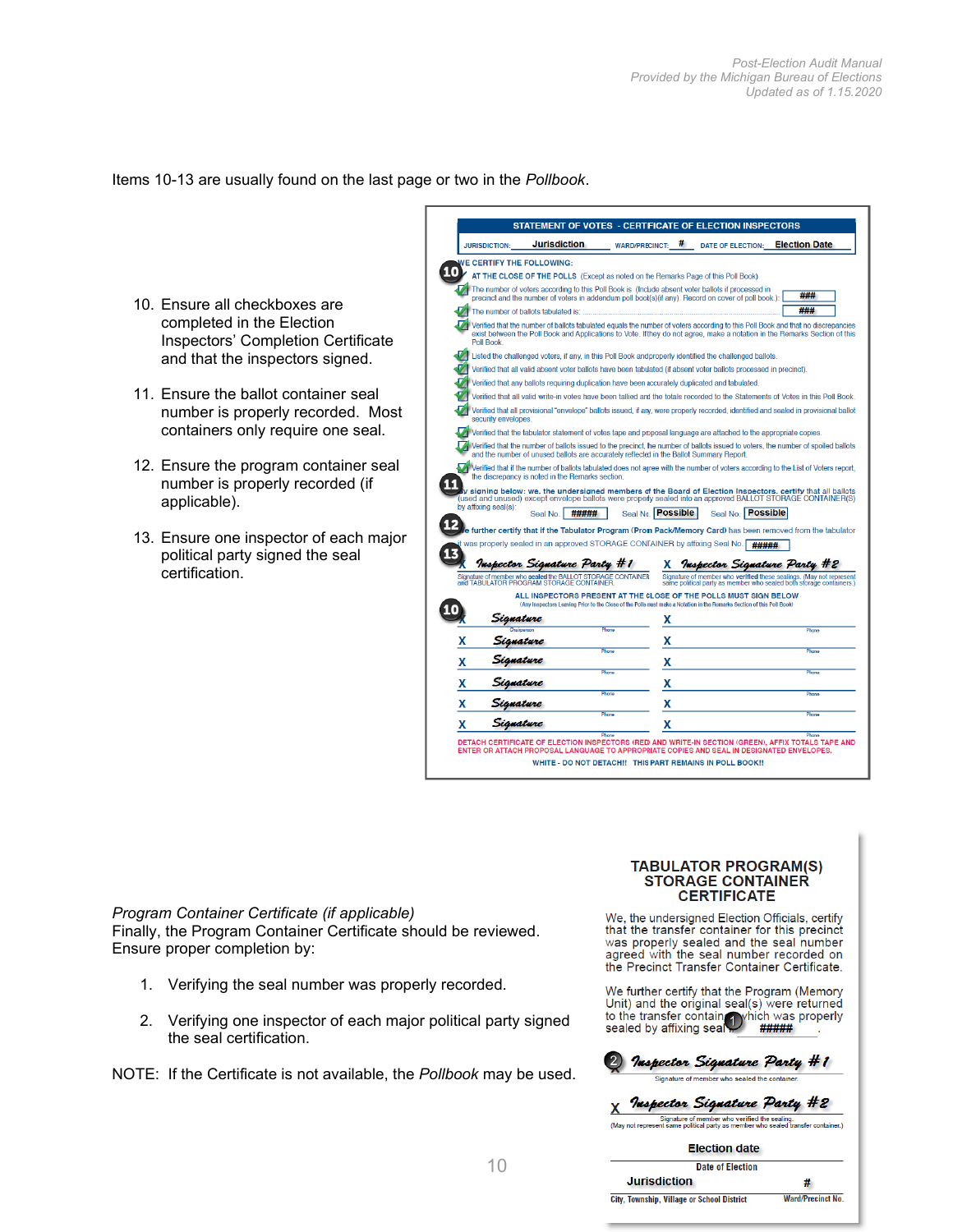#### **Provisional Ballot Form Review**

Review the *Provisional Ballot Forms* with the *Pollbook* to ensure the number issued matches the number in the Ballot Summary.

- For a voter issued an Affidavit ballot, review the *Provisional Ballot Form* and verify the election inspector marked Question 3 *Yes*.
- For a voter issued an Envelope ballot, review the *Provisional Ballot Form* and verify the election inspector marked Question 3 *No*.

Without researching the registration of each voter, review the uncounted Envelope ballot *Provisional Ballot Forms*.

• Determine based on the information provided on the form if the Envelope ballot was appropriately processed by the election inspector and/or the local Clerk.

Ensure a master card is available for each voter issued an Affidavit or Envelope ballot verifying the voter was registered to vote after the election. Finally, if an envelope ballot was counted, verify it was sealed in an approved ballot container.

Answer the appropriate questions on the worksheet after review of all *Provisional Ballot Forms*. Explain any discrepancies on the backside of the worksheet *(MCL 168.523a and Ch. 11 Election Officials' Manual)*.

#### **Ballot Container Examination**

Locate the ballot container seal number recorded in the *Pollbook* and enter it on to the worksheet. Then examine the ballot container. Record the seal number found on the *Ballot Container Certificate* (below left) and then the seal number on the actual container on to the worksheet. Indicate on the worksheet whether the *Ballot Container Certificate* was signed by one election inspector of each major political party. Now verify the container was properly sealed. A properly sealed container is one in which the seal has been affixed securely and the ballot container is unable to be opened. The last check in this section is to ensure the Board of Canvassers approval certificate (below right) is affixed to the ballot container. Record the answer to these questions on the worksheet by selecting the appropriate *Yes or No* boxes. *(Ch. 12 Election Officials' Manual).*

|        | Date of Election: Date of Election:         |                                                                                 |
|--------|---------------------------------------------|---------------------------------------------------------------------------------|
|        |                                             |                                                                                 |
|        | City, Township, or Village                  | Ward/Pct#                                                                       |
|        | This ballot container contains:             |                                                                                 |
|        | □ Voted Ballots                             |                                                                                 |
|        | □ Unvoted Ballots                           |                                                                                 |
|        | Spoiled Ballot Envelope                     |                                                                                 |
| $\Box$ | <b>Original Ballot Envelope</b>             |                                                                                 |
|        | We, the undersigned members of the Board of |                                                                                 |
|        |                                             | Election Inspectors, certify that the ballot container                          |
|        | was properly sealed by affixing seal #      |                                                                                 |
|        |                                             | <b>X</b> DEMOCRATIC INSPECTOR X REPUBLICAN INSPECTOR                            |
|        | the ballot container.                       | Signature of member who sealed/verified Signature of member who sealed/verified |

|                                                    | THIS BALLOT CONTAINER HAS BEEN<br><b>APPROVED UNTIL MAY 31, 2022</b>                              |
|----------------------------------------------------|---------------------------------------------------------------------------------------------------|
| of Public Act 207 of 2000.                         | By the County Board of Canvassers<br>for the storage of ballots in accordance with the provisions |
| Date                                               |                                                                                                   |
| ED 4 (12/17) Authority Granted By P.A. 116 of 1954 | MICHIGAN DEPT. OF STATE                                                                           |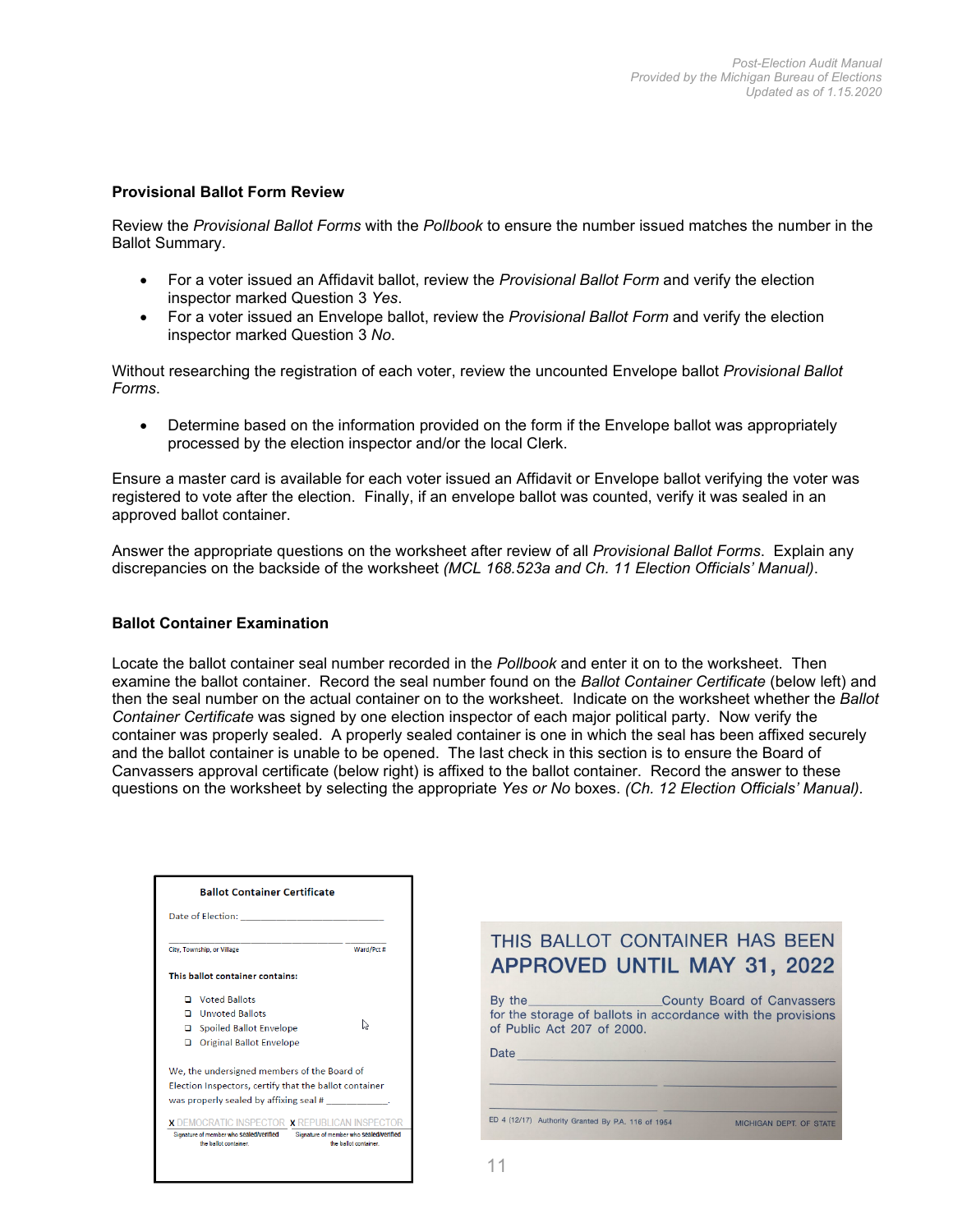#### *Spoiled & Duplicated Ballots*

Open the ballot container and pull out the Spoiled and Original Ballot Envelopes. Does the number of spoiled ballots in the *Spoiled Ballot Envelope* equal the number of spoiled ballots listed in the *Pollbook*? Answer the appropriate question on the worksheet. Next, open the Original Ballot Envelope. If the envelope contains ballots, attempt to locate the matching duplicate with the voted ballots in the ballot container. Verify the ballots were properly duplicated and indicate that verification on the worksheet. Finally, indicate whether any of the duplicated ballots were electronic (MOVE) or FWAB ballots and if they were duplicated properly as well on the worksheet. Do this in a manner which avoids identifying the voter. *(Ch. 12 Election Officials' Manual).*

#### **Voted Ballot Hand Count Audit**

The final step in the post-election audit is a review of voted ballots with a hand tally of select contests. As done in a recount, two people should count to ensure the number of ballots matches the number tabulated and/or the number of voters. One person will count the ballots, placing them in a stack while the second person looks on to ensure two ballots aren't stuck together and the count is accurate. Count ballots one at a time and place them in stacks of 25 as you count. Then ballots should be separated into piles based on the vote cast in the contest being audited. This should be done in the same manner as the initial count and the vote cast should be determined based on Michigan Validity Standards. Add up the totals for:

Each Candidate (if applicable) Yes (if applicable) No (if applicable) Write-ins (if applicable) **Overvotes Undervotes** 

Record both the hand counted totals and the totals provided in the Board of Canvassers Report on the Worksheet (attach additional pages if necessary). Note any changes from the tabulator tape totals. Repeat these steps for other contests if applicable.

#### **Final Review**

Ensure all aspects of the worksheet have been completed and that any discrepancies have been explained on the backside of the worksheet. Once the verification is complete, replace the *Pollbook* and Statement of Votes into the appropriate envelopes and reseal as necessary. Each auditor should sign the backside of the worksheet verifying the completion of the process. After the post-election audit is conducted, the worksheet should be reviewed with the local Clerk.

The worksheet data must then be entered electronically in the eLearning Center using the Post-Election Audit Online Form within two days of audit completion. Auditors should retain the worksheet for 2 years post-election in case clarification is needed. Once the data has been submitted electronically, the Bureau of Elections will make assignments in the eLearning Center to those jurisdictions with deficiencies. The assignments could be a manual, reference document, online course, and/or video tutorial reinforcing proper procedures.